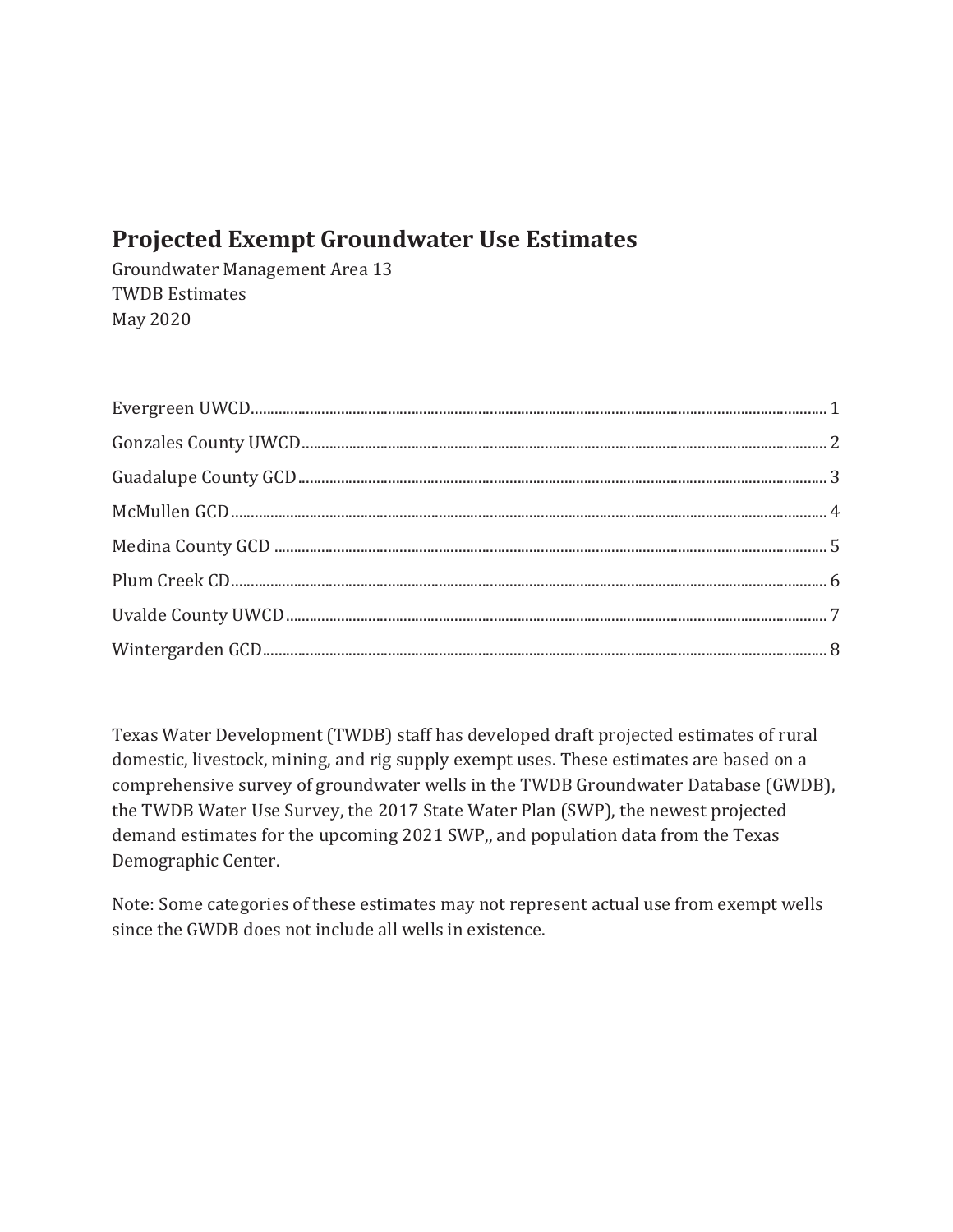### **Evergreen UWCD**

|                | <b>Total Estimated Exempt Use (by aquifer)</b> |       |       |       |       |       |       |  |  |  |  |  |  |
|----------------|------------------------------------------------|-------|-------|-------|-------|-------|-------|--|--|--|--|--|--|
| <b>Aquifer</b> | 2020                                           | 2030  | 2040  | 2050  | 2060  | 2070  | 2080  |  |  |  |  |  |  |
| Carrizo-Wilcox | 3,300                                          | 3,657 | 3,890 | 4,105 | 4,306 | 4,492 | 4,653 |  |  |  |  |  |  |
| Queen City     | 1,390                                          | 1,563 | 1,664 | 1,758 | 1,846 | 1,925 | 2,017 |  |  |  |  |  |  |
| Sparta         | 892                                            | 1,009 | 1,075 | 1,135 | 1,192 | 1.244 | 1,333 |  |  |  |  |  |  |
| Yegua-Jackson  | 1,088                                          | 1,108 | 1,117 | 1,125 | 1,135 | 1,141 | 1,155 |  |  |  |  |  |  |
| <b>Total</b>   | 6,670                                          | 7,337 | 7.746 | 8,123 | 8.479 | 8,802 | 9,158 |  |  |  |  |  |  |

| Estimated Domestic Exempt Use (by aquifer) |       |       |       |       |       |       |       |  |  |  |  |
|--------------------------------------------|-------|-------|-------|-------|-------|-------|-------|--|--|--|--|
| <b>Aquifer</b>                             | 2020  | 2030  | 2040  | 2050  | 2060  | 2070  | 2080  |  |  |  |  |
| Carrizo-Wilcox                             | 1,146 | 1,503 | 1,736 | 1.951 | 2,152 | 2.338 | 2,499 |  |  |  |  |
| Queen City                                 | 429   | 602   | 703   | 797   | 885   | 964   | 1,056 |  |  |  |  |
| Sparta                                     | 259   | 376   | 442   | 502   | 559   | 611   | 700   |  |  |  |  |
| Yegua-Jackson                              | 88    | 108   | 117   | 125   | 135   | 141   | 155   |  |  |  |  |

#### Estimated Livestock Exempt Use (by aquifer)

| <b>Aquifer</b> | 2020  | 2030  | 2040  | 2050  | 2060  | 2070  | 2080  |
|----------------|-------|-------|-------|-------|-------|-------|-------|
| Carrizo-Wilcox | 1.654 | 1.654 | 1.654 | 1.654 | 1,654 | 1.654 | 1,654 |
| Queen City     | 461   | 461   | 461   | 461   | 461   | 461   | 461   |
| Sparta         | 333   | 333   | 333   | 333   | 333   | 333   | 333   |
| Yegua-Jackson  | 500   | 500   | 500   | 500   | 500   | 500   | 500   |

### Estimated Mining and Rig Supply Exempt Use (by aquifer)

| <b>Aquifer</b> | 2020 | 2030 | 2040 | 2050 | 2060 | 2070 | 2080 |
|----------------|------|------|------|------|------|------|------|
| Carrizo-Wilcox | 500  | 500  | 500  | 500  | 500  | 500  | 500  |
| Queen City     | 500  | 500  | 500  | 500  | 500  | 500  | 500  |
| Sparta         | 300  | 300  | 300  | 300  | 300  | 300  | 300  |
| Yegua-Jackson  | 500  | 500  | 500  | 500  | 500  | 500  | 500  |

Estimates derived from Evergreen UWCD.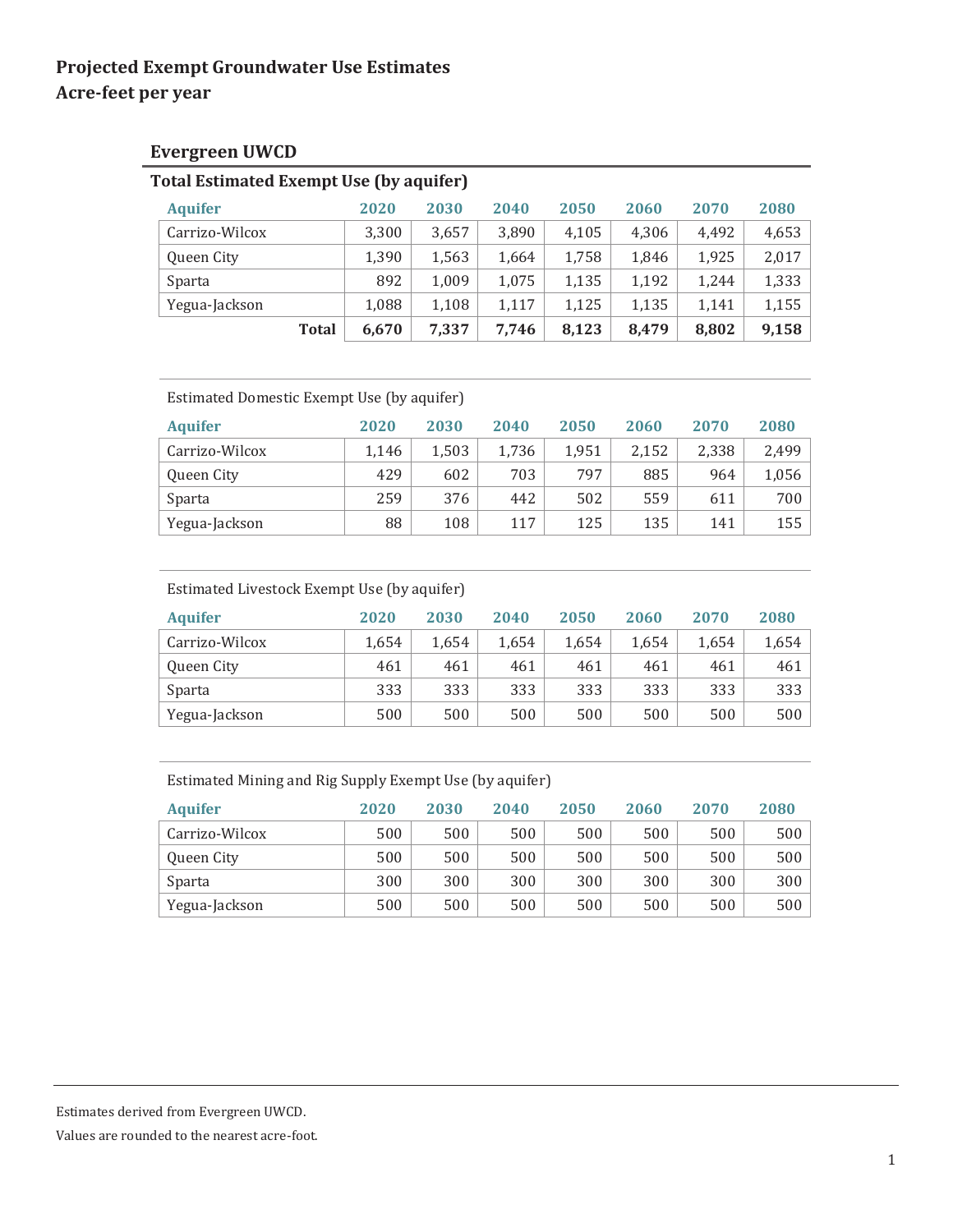### **Gonzales County UWCD**

### **Total Estimated Exempt Use (by aquifer)**

| <b>Aquifer</b> | 2020  | 2030  | 2040  | 2050  | 2060  | 2070  | 2080  |
|----------------|-------|-------|-------|-------|-------|-------|-------|
| Carrizo-Wilcox | 3,914 | 3,922 | 3,929 | 3,939 | 3,950 | 3,960 | 3,962 |
| Gulf Coast     | 1     | 1     | 1     | 1     | 1     | 2     | 2     |
| <b>Other</b>   | 630   | 631   | 633   | 635   | 638   | 641   | 641   |
| Queen City     | 216   | 222   | 219   | 205   | 176   | 158   | 157   |
| Sparta         | 296   | 303   | 291   | 258   | 194   | 153   | 150   |
| Yegua-Jackson  | 547   | 562   | 539   | 473   | 343   | 263   | 257   |
| <b>Total</b>   | 5,604 | 5,641 | 5,612 | 5,511 | 5,302 | 5,177 | 5,169 |

#### Estimated Domestic Exempt Use (by aquifer)

| <b>Aquifer</b> | 2020 | 2030 | 2040 | 2050 | 2060 | 2070 | 2080 |
|----------------|------|------|------|------|------|------|------|
| Carrizo-Wilcox | 76   | 84   | 91   | 101  | 112  | 122  | 124  |
| Gulf Coast     |      |      |      |      |      | 2    | 2    |
| <b>Other</b>   | 22   | 23   | 25   | 27   | 30   | 33   | 33   |
| Queen City     | 39   | 42   | 46   | 49   | 53   | 56   | 56   |
| Sparta         | 19   | 20   | 21   | 23   | 24   | 25   | 25   |
| Yegua-Jackson  | 38   | 41   | 44   | 47   | 49   | 52   | 52   |

#### Estimated Livestock Exempt Use (by aquifer)

| <b>Aquifer</b> | 2020  | 2030  | 2040  | 2050  | 2060  | 2070  | 2080  |
|----------------|-------|-------|-------|-------|-------|-------|-------|
| Carrizo-Wilcox | 3,838 | 3,838 | 3,838 | 3,838 | 3,838 | 3,838 | 3,838 |
| <b>Other</b>   | 608   | 608   | 608   | 608   | 608   | 608   | 608   |
| Queen City     | 67    | 67    | 67    | 67    | 67    | 67    | 67    |
| Sparta         | 58    | 58    | 58    | 58    | 58    | 58    | 58    |
| Yegua-Jackson  | 71    | 71    | 71    | 71    | 71    | 71    | 71    |

Estimated Mining and Rig Supply Exempt Use (by aquifer)

| <b>Aquifer</b> | 2020 | 2030 | 2040 | 2050 | 2060 | 2070 | 2080 |
|----------------|------|------|------|------|------|------|------|
| Queen City     | 110  | 113  | 106  | 89   | 56   | 35   | 34   |
| Sparta         | 219  | 225  | 212  | 177  | 112  | 70   | 67   |
| Yegua-Jackson  | 438  | 450  | 424  | 355  | 223  | 140  | 134  |

Estimates derived using Texas State Demographic Center Data, TWDB Water Use Survey data, TWDB water demand projections, and the TWDB Groundwater Database.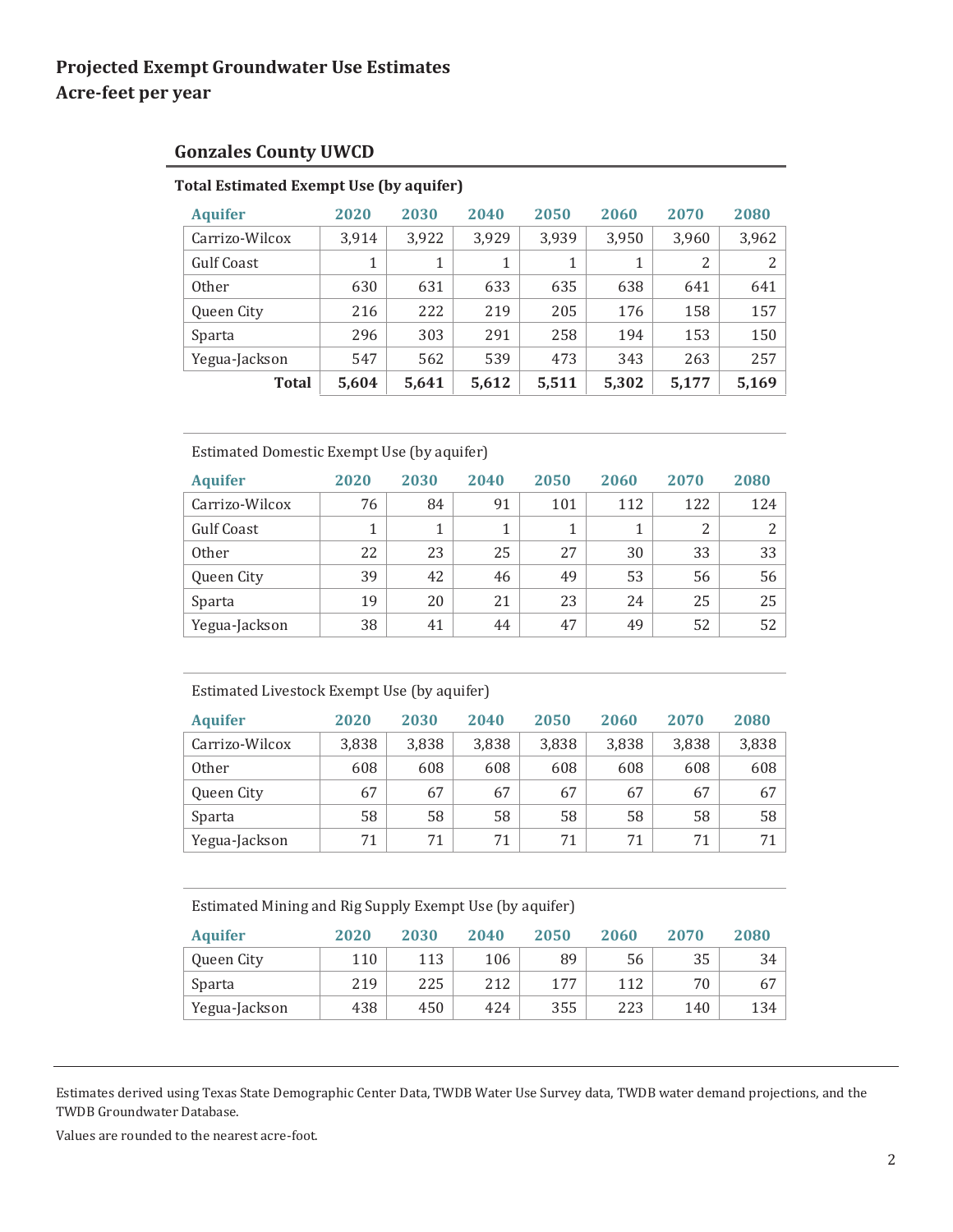# **Guadalupe County GCD**

# **Total Estimated Exempt Use (by aquifer)**

| <b>Aquifer</b> |       | 2020  | 2030  | 2040  | 2050  | 2060  | 2070  | 2080  |
|----------------|-------|-------|-------|-------|-------|-------|-------|-------|
| Carrizo-Wilcox |       | 1.387 | 1.582 | 1,724 | 1,869 | 2.027 | 2,186 | 2,203 |
| Other          |       | 81    | 87    | 91    | 96    | 101   | 106   | 106   |
|                | Total | 1,468 | 1,669 | 1,815 | 1,965 | 2,128 | 2,292 | 2,309 |

Estimated Domestic Exempt Use (by aquifer)

| <b>Aquifer</b> | 2020 | 2030 | 2040  | 2050  | 2060  | 2070  | 2080  |
|----------------|------|------|-------|-------|-------|-------|-------|
| Carrizo-Wilcox | 788  | 983  | 1.125 | 1.270 | 1.428 | 1,587 | 1.604 |
| Other          | 24   | 30   | 34    | 39    | 44    | 49    | 49    |

Estimated Livestock Exempt Use (by aquifer)

| <b>Aquifer</b> | 2020      | 2030 | 2040      | 2050 | 2060 | 2070 | 2080 |
|----------------|-----------|------|-----------|------|------|------|------|
| Carrizo-Wilcox | 599       | 599  | 599       | 599  | 599  | 599  | 599  |
| <b>Other</b>   | --<br>ر ر |      | 57<br>، ب | 57   | 57   |      | --   |

Estimates derived using Texas State Demographic Center Data, TWDB Water Use Survey data, TWDB water demand projections, and the TWDB Groundwater Database.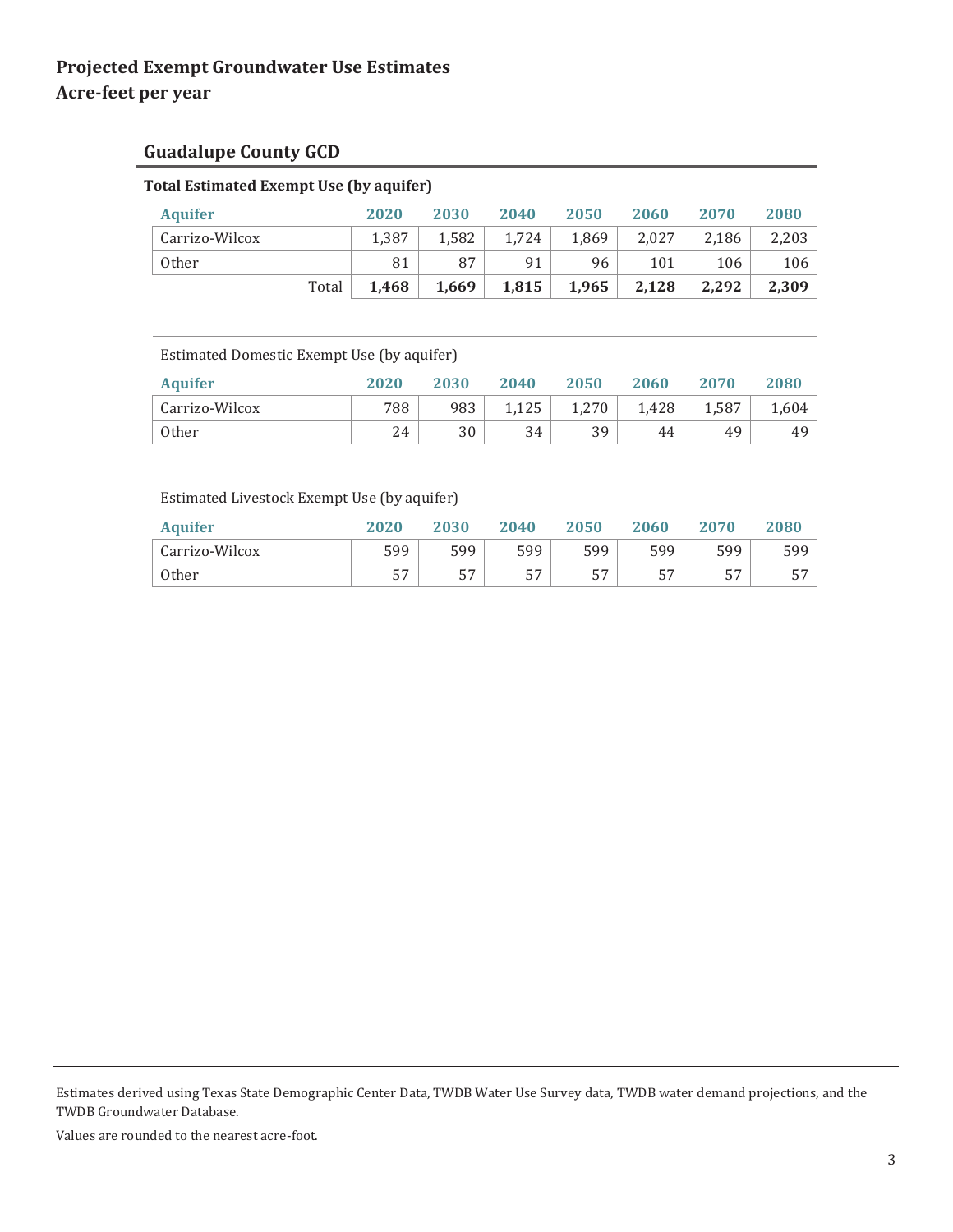### **McMullen GCD**

#### **Total Estimated Exempt Use (by aquifer)**

| <b>Aquifer</b> | 2020 | 2030 | 2040 | 2050 | 2060 | 2070 | 2080 |
|----------------|------|------|------|------|------|------|------|
| Carrizo-Wilcox | 22   | 22   | 21   | 21   | 21   | 21   | 21   |
| <b>Other</b>   | 10   | 10   | 10   | 10   | 10   | 10   | 10   |
| Queen City     | 9    | 9    | 9    | 9    | q    | 9    | Q    |
| Yegua-Jackson  | 47   | 47   | 47   | 47   | 47   | 47   | 47   |
| <b>Total</b>   | 88   | 88   | 87   | 87   | 87   | 87   | 87   |

Estimated Domestic Exempt Use (by aquifer)

| <b>Aquifer</b> | 2020   | 2030 | 2040   | 2050 | 2060 | 2070 | 2080 |
|----------------|--------|------|--------|------|------|------|------|
| Carrizo-Wilcox | 15     | 15   | 14     | 14   | 14   | 14   | 14   |
| <b>Other</b>   | J      | л. . | ت      | . .  | . .  | J    |      |
| Queen City     | ⌒<br>↵ | ⊷    | ໍ<br>∸ | ▵    |      |      |      |

#### Estimated Livestock Exempt Use (by aquifer)

| <b>Aquifer</b> | 2020           | 2030           | 2040           | 2050 | 2060           | 2070           | 2080           |
|----------------|----------------|----------------|----------------|------|----------------|----------------|----------------|
| Carrizo-Wilcox | $\overline{ }$ | $\overline{ }$ | $\overline{ }$ | ⇁    | $\overline{ }$ | $\overline{ }$ | $\overline{ }$ |
| <b>Other</b>   | ⇁              | ⇁              | ⇁              | ⇁    | −              | $\overline{ }$ | $\overline{ }$ |
| Queen City     | $\overline{ }$ | $\overline{ }$ | ⇁              | ⇁    | −              | $\overline{ }$ | $\overline{ }$ |
| Yegua-Jackson  | 47             | 47             | 47             | 47   | 47             | 47             | 47             |

Estimates derived using Texas State Demographic Center Data, TWDB Water Use Survey data, TWDB water demand projections, and the TWDB Groundwater Database.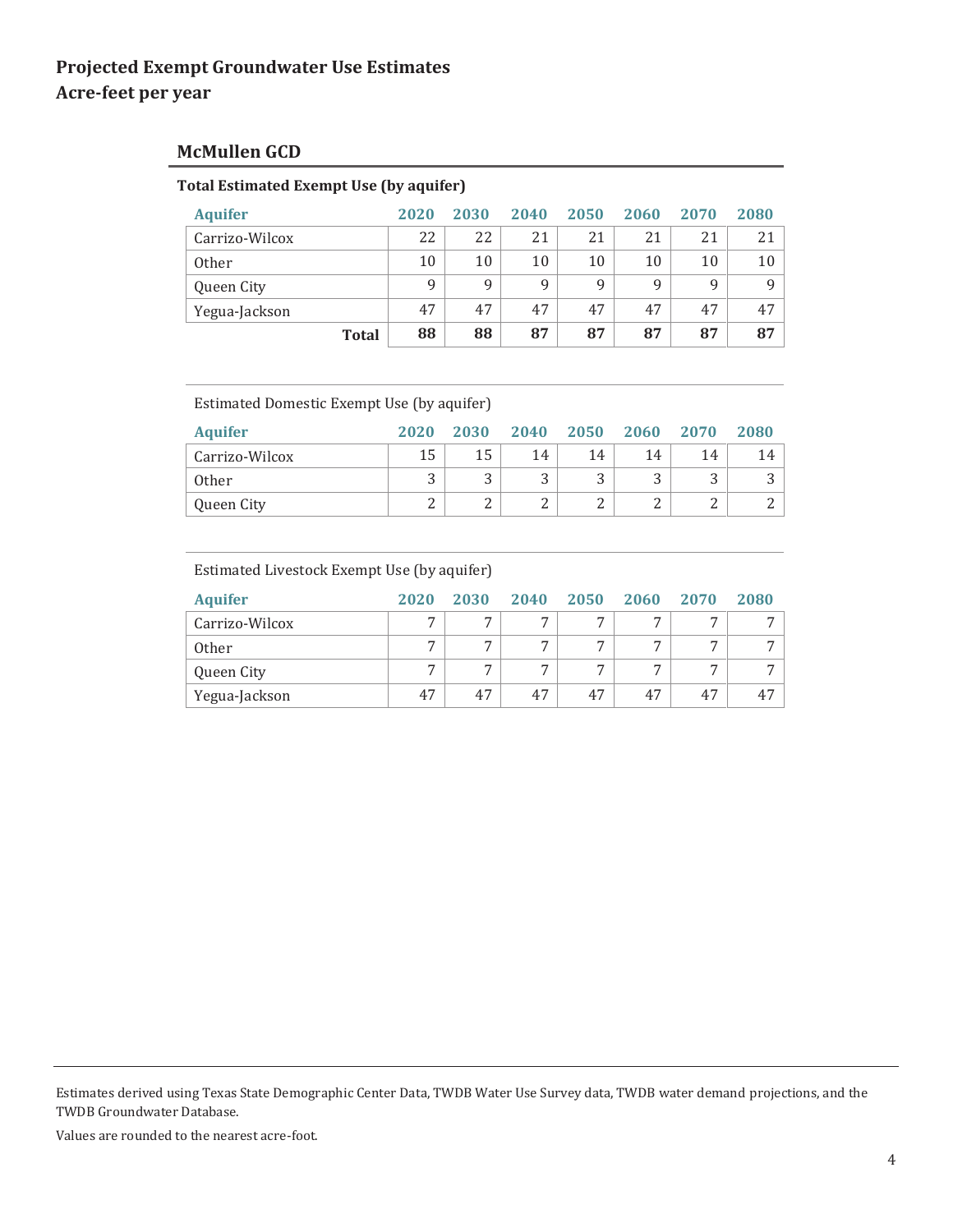### **Medina County GCD**

| <u>tudi estimateu exempliose (by aquillei J</u> |       |       |       |       |       |       |       |
|-------------------------------------------------|-------|-------|-------|-------|-------|-------|-------|
| <b>Aquifer</b>                                  | 2020  | 2030  | 2040  | 2050  | 2060  | 2070  | 2080  |
| Carrizo-Wilcox                                  | 1.309 | 1.342 | 1.368 | 1.401 | 1.431 | 1.459 | 1.461 |
| <b>Other</b>                                    | 161   | 166   | 170   | 174   | 179   | 182   | 183   |
| <b>Total</b>                                    | 1.470 | 1,508 | 1,538 | 1,575 | 1,610 | 1,641 | 1.644 |

**Total Estimated Exempt Use (by aquifer)**

Estimated Domestic Exempt Use (by aquifer)

| <b>Aquifer</b> | 2020 | 2030 | 2040 | 2050 | 2060    | 2070 | 2080 |
|----------------|------|------|------|------|---------|------|------|
| Carrizo-Wilcox | 386  | 419  | 445  | 478  | 508     | 536  | 538  |
| Other          | 54   | 59   | 63   | 67   | 77<br>∼ |      | 76 I |

Estimated Livestock Exempt Use (by aquifer)

| <b>Aquifer</b> | 2020 | 2030 | 2040 | 2050 | 2060 | 2070 | 2080 |
|----------------|------|------|------|------|------|------|------|
| Carrizo-Wilcox | 923  | 923  | 923  | 923  | 923  | 923  | 923  |
| <b>Other</b>   | 107  | 107  | 107  | 107  | 107  | 107  | 107  |

Estimates derived using Texas State Demographic Center Data, TWDB Water Use Survey data, TWDB water demand projections, and the TWDB Groundwater Database.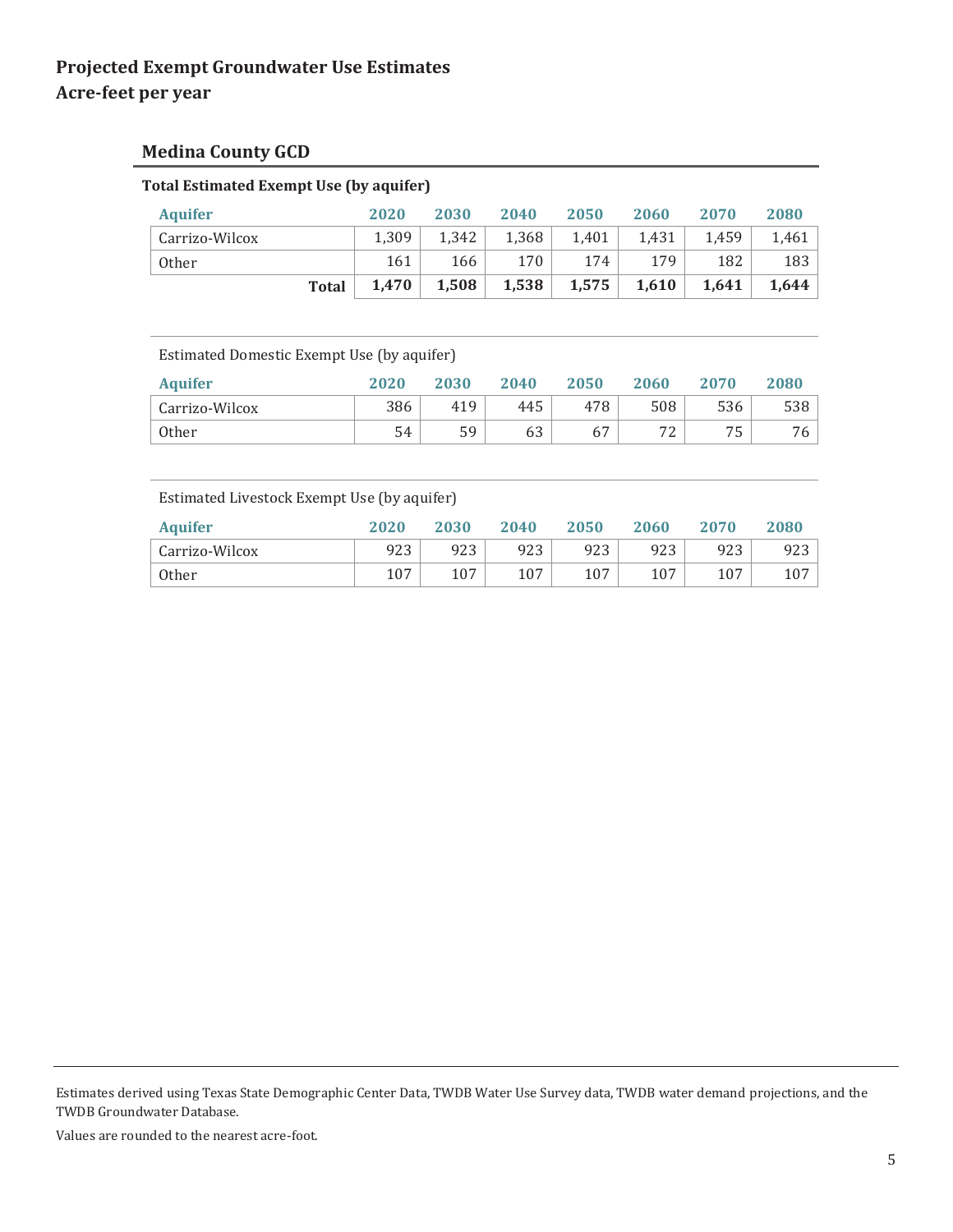### **Plum Creek CD**

#### **Total Estimated Exempt Use (by aquifer)**

| <b>Aquifer</b> | 2020 | 2030 | 2040 | 2050 | 2060 | 2070 | 2080 |
|----------------|------|------|------|------|------|------|------|
| Carrizo-Wilcox | 217  | 243  | 270  | 301  | 331  | 361  | 365  |
| <b>Other</b>   | 16   | 17   | 18   | 19   | 20   | 21   | 22   |
| Queen City     | 8    | 8    | 9    | 10   | 10   | 11   | 11   |
| <b>Total</b>   | 241  | 268  | 297  | 330  | 361  | 393  | 398  |

Estimated Domestic Exempt Use (by aquifer)

| <b>Aquifer</b> | 2020   | 2030 | 2040 | 2050 | 2060 | 2070 | 2080 |
|----------------|--------|------|------|------|------|------|------|
| Carrizo-Wilcox | 152    | 178  | 205  | 236  | 266  | 296  | 300  |
| <b>Other</b>   | o      | −    |      | a    | 10   |      |      |
| Queen City     | ົ<br>ر | . .  | Δ.   | . .  |      |      |      |

#### Estimated Livestock Exempt Use (by aquifer)

| <b>Aquifer</b> | 2020   | 2030 | 2040 | 2050 | 2060 | 2070 | 2080 |
|----------------|--------|------|------|------|------|------|------|
| Carrizo-Wilcox | 65     | 65   | 65   | 65   | 65   | 65   | 65 l |
| <b>Other</b>   | 10     |      | 10   |      | 10   | 10   |      |
| Queen City     | ∽<br>ر | ت    | ل    |      |      | ັ    |      |

Estimates derived using Texas State Demographic Center Data, TWDB Water Use Survey data, TWDB water demand projections, and the TWDB Groundwater Database.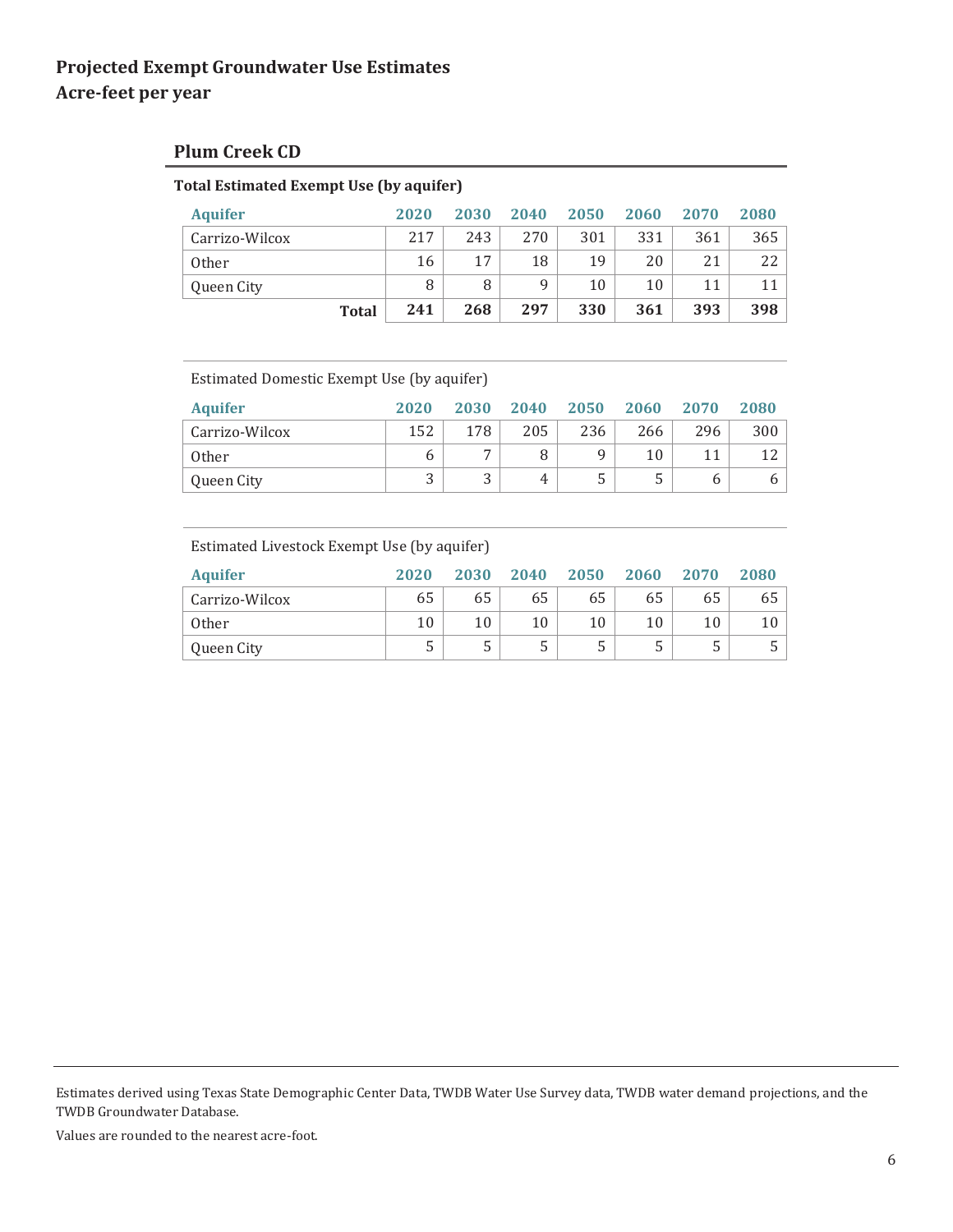# **Uvalde County UWCD**

### **Total Estimated Exempt Use (by aquifer)**

| <b>Aquifer</b> | 2020 | 2030 | 2040 | 2050 | 2060 | 2070 | 2080 |
|----------------|------|------|------|------|------|------|------|
| Carrizo-Wilcox | 100  | 102  | 105  | 110  | 116  | 123  | 123  |
| <b>Other</b>   | 133  | 137  | 140  | 146  | 155  | 163  | 164  |
| <b>Total</b>   | 233  | 239  | 245  | 256  | 271  | 286  | 287  |

Estimated Domestic Exempt Use (by aquifer)

| <b>Aquifer</b> | 2020 | 2030 | 2040 | 2050 | 2060 | 2070 | 2080 |
|----------------|------|------|------|------|------|------|------|
| Carrizo-Wilcox | 100  | 102  | 105  | 110  | 116  | 123  | 123  |
| <b>Other</b>   | 133  | 137  | 140  | 146  | 155  | 163  | 164  |

Estimates derived using Texas State Demographic Center Data, TWDB Water Use Survey data, TWDB water demand projections, and the TWDB Groundwater Database.